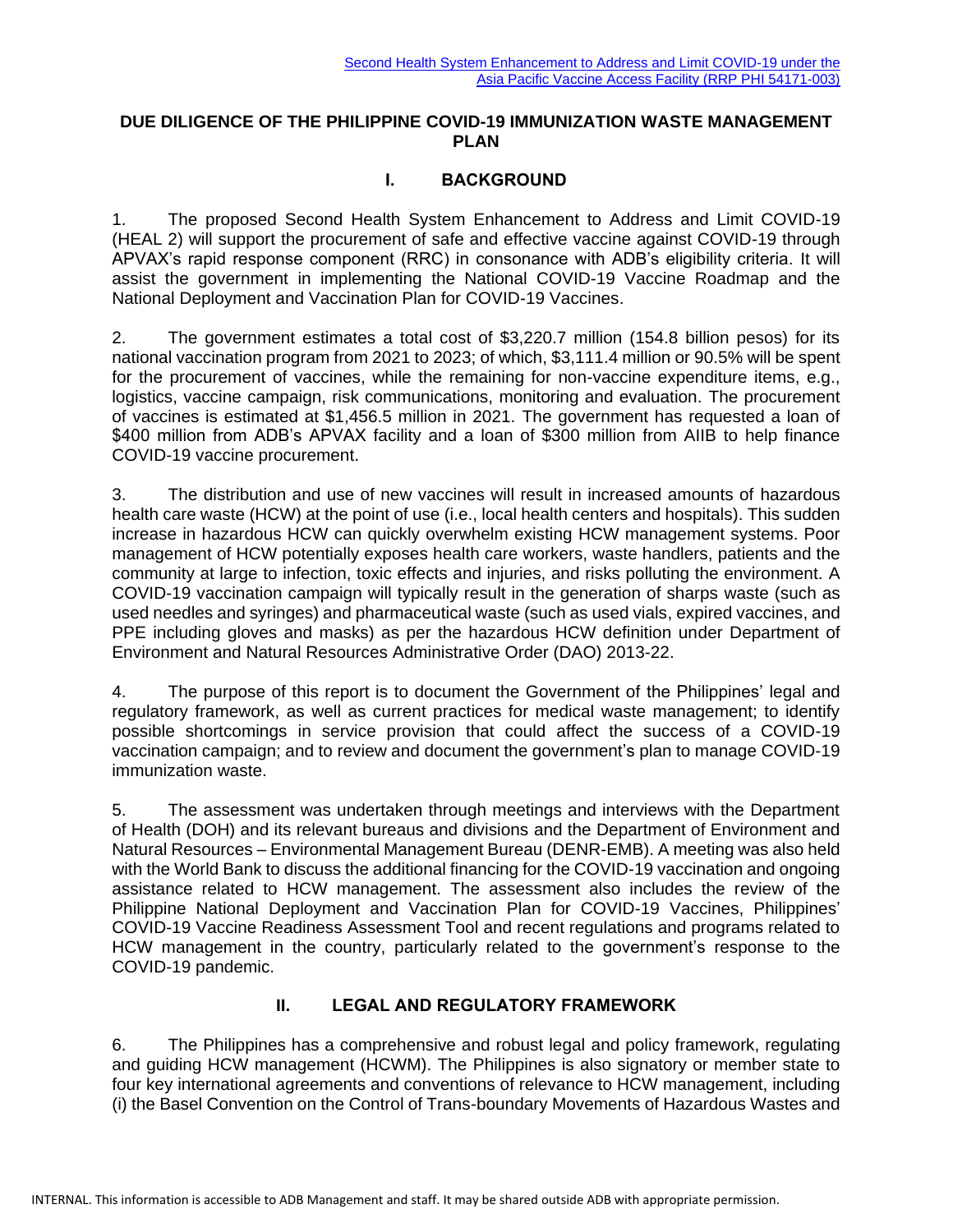their Disposal (1989); (ii) the Stockholm Convention on Persistent Organic Pollutants (2001); (iii) the Minamata Convention on Mercury (2013); and (iv) World Health Assembly Resolution on Water, Sanitation and Hygiene (WASH) in Health Care Facilities (2019). Relevant national regulations and requirements on HCWM are discussed in the succeeding sections:

## **A. Republic Act No. 4226 – Hospital Licensure Act**

7. The Hospital Licensure Act (1965) requires the registration and licensure of all hospitals in the country. The law mandates the DOH to provide guidelines for hospital technical standards as to personnel, equipment and physical facilities. Medical waste management planning is an integral part of the registration and licensure requirements for hospitals. These guidelines were issued through the following: (i) Manual on Technical Guidelines for Hospitals and Health facilities Planning and Design (1994), (ii) Health Facilities Maintenance Manual (1995), (iii) Safe Hospitals in Emergencies and Disasters (2011), (iv) National Standards in Infection Control for Healthcare Facilities (2009), and (v) Guidelines in the Planning and Design of a Hospital and other Health Facilities (DOH Administrative Order 2016-0042).

# **B. DOH Department Circular 2020-0191 – HCWM Manual (4th edition)**

8. The DOH issued Department Circular 2020-0191 on 23 April 2020 to institutionalize the implementation of the fourth edition of the HCWM Manual. <sup>1</sup> The HCWM Manual serves as a comprehensive set of guidelines on the safe management of waste generated from heath care activities in the country. It incorporates the requirements of all Philippine laws and regulations governing HCWM and is aligned with international good practice as recommended by the World Health Organization (WHO).<sup>2</sup> It is a comprehensive compilation of the latest and most relevant instruments and processes designed for effective implementation of HCWM in all types of health care facilities (HCF) whether in the urban or rural setting. It provides information and guidance regarding safety, environmental regulatory requirements, and environment-friendly treatment procedures attendant to the collection, handling, storage, transport, treatment and disposal of HCW.

9. The manual classifies discarded items used in handling vaccines such as vials, or boxes with residues, gloves, and masks as pharmaceutical wastes. The manual is intended and designed for use of individuals, establishments, and other entities involved in the segregation, collection, handling, storage, treatment, and disposal of waste generated. The manual advocates the implementation of the waste management hierarchy by adopting methods of waste minimization, safe re-use, recycling and recovery, and the implementation of proper treatment and disposal for residuals. The manual also advocates the "duty of care" principle whereby every health care facility has the ethical responsibility of ensuring that there are no adverse health effects and environmental consequences resulting from the handling, collection, storage, treatment, and disposal of HCW.

10. Other DOH orders and circulars related to HCW which are still in effect and whose regulations are mentioned in the HCWM Manual are the following:

<sup>&</sup>lt;sup>1</sup> The main document of the HCWM Manual  $4<sup>th</sup>$  edition was prepared through the technical assistance of the WHO and the Australian Department of Foreign Affairs and Trade.

<sup>2</sup> WHO. 2014. *Safe Management of Wastes from Health Care Activities*. Geneva; and World Health Organization. 2019. *Overview of Technologies for the Treatment of Infectious and Sharp Waste from Health Care Facilities*. Geneva.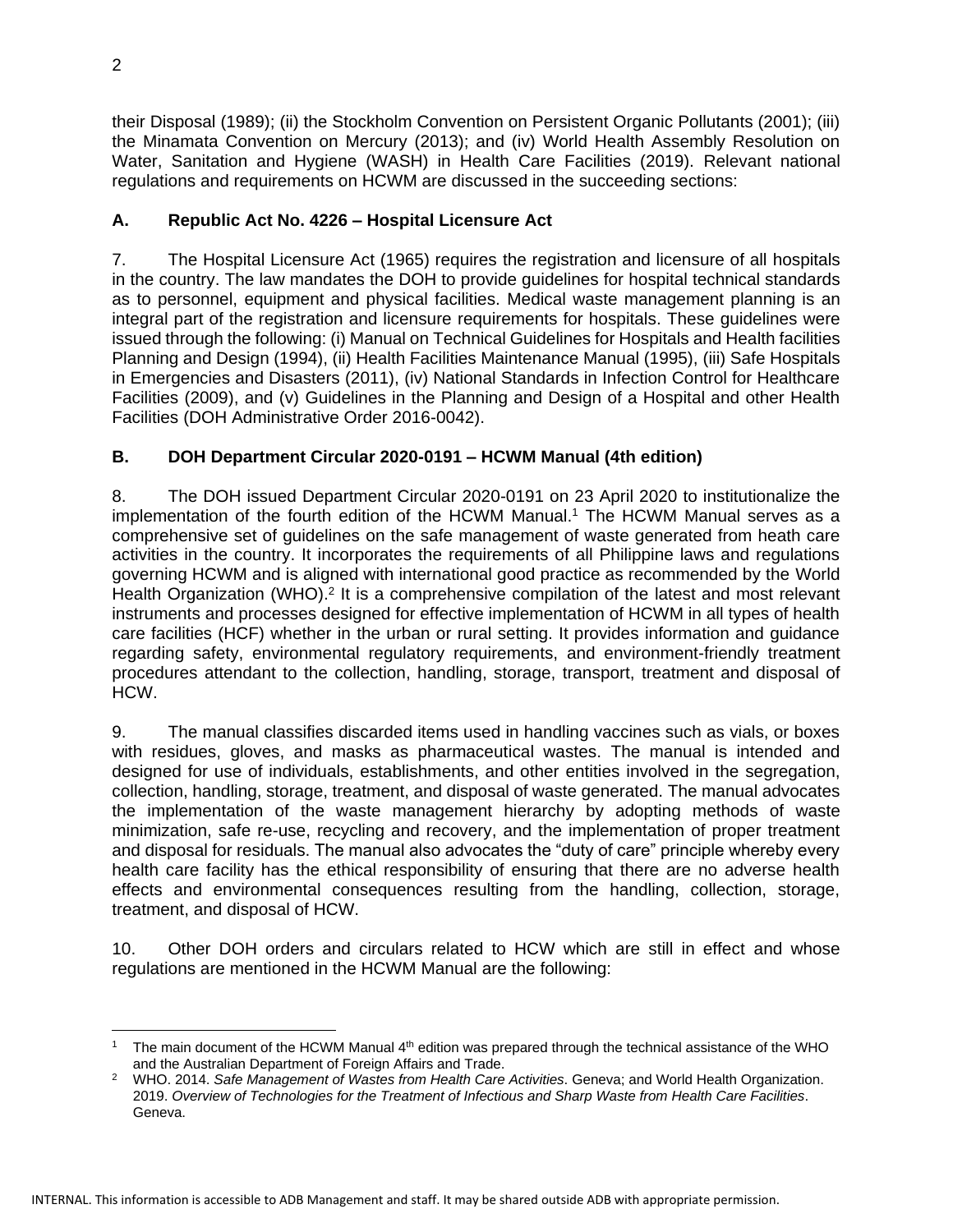- DOH Administrative Order No. 2007-0014 or the Guidelines on the Issuance of Certificate of Product Registration for Equipment or Devices used for Treating Sharps, Pathological and Infectious Wastes;
- DOH Circular No. 156-C, series of 1993 providing guidelines for the segregation, treatment, collection and disposal of hospital waste; and
- DOH Department Memorandum No. 1, series of 2001 requiring the DOH Central Office Centers for Health Development and all concerned hospitals to practice proper solid waste management.

11. DOH Administrative Order 2007-0014 applies to the licensing of devices and equipment such as autoclaves which are included in the regulated medical devices based on the Bureau of Food and Drug (BFAD) Memorandum Circular No. 7 dated 24 April 1992. The Bureau of Health Devices and Technology (BHDT) of the DOH serves as the technical arm and recommending office for approval of the Certificate of Product Registration (CPR).

#### **C. Republic Act (RA) 6969 – Toxic Substances and Hazardous and Nuclear Wastes Control Act of 1990**

12. The RA 6969 restricts or prohibits the disposal of chemical substances and wastes that present unreasonable risk and/or injury to health and the environment. The legal and technical requirements on hazardous waste management are defined in the implementing rules and regulations in DENR Administrative Order 1992-29 (Title III). The regulations require the registration of hazardous waste generators, transporters, and treaters with the DENR-EMB. The administrative order was further strengthened by virtue of DENR Administrative Order 36, series of 2004 and DENR Administrative Order 2013-22. The updated orders further clarified and streamlined the procedures and requirements on hazardous waste management in light of recent developments. Hazardous wastes are required to be segregated, labeled, kept in proper storage facility, transported, treated and disposed through DENR-licensed facilities.

13. Under the requirements of the RA 6969 and the DENR administrative orders, HCW from hospitals, medical centers and clinics such as pathological wastes (tissues, organs, fetuses, bloods and body fluids), infectious wastes and sharps are categorized as M501 or pathological or infectious wastes. Expired pharmaceuticals and drugs stocked at producers and retailers' facilities are classified as M503 wastes.

14. HCFs such as hospitals, medical centers and health clinics are regarded as hazardous waste generators and are required to register with the DENR-EMB and to designate a Pollution Control Officer (PCO). All HCW are to be collected and stored in designated areas onsite. The off-site disposal of HCW is permitted only through DENR-registered transporters and treaters that will issue a certification of confirmation of completion of treatment and disposal to the HCF.

15. Transporter, storage and disposal (TSD) facilities are required to have an Environmental Compliance Certificate in accordance with the requirements of Presidential Decree 1586 and registration as TSD facility based on RA 6969. Operation of the TSD facilities should conform with the emission and effluent standards of RA 8749 (Clean Air Act) and RA 9275 (Clean Water Act).

### **D. DENR-DOH Joint Administrative Order No., 02, series of 2005 – Policies and Guidelines on Effective and Proper Handling, Collection, Transport, Treatment, Storage and Disposal of Health Care Wastes**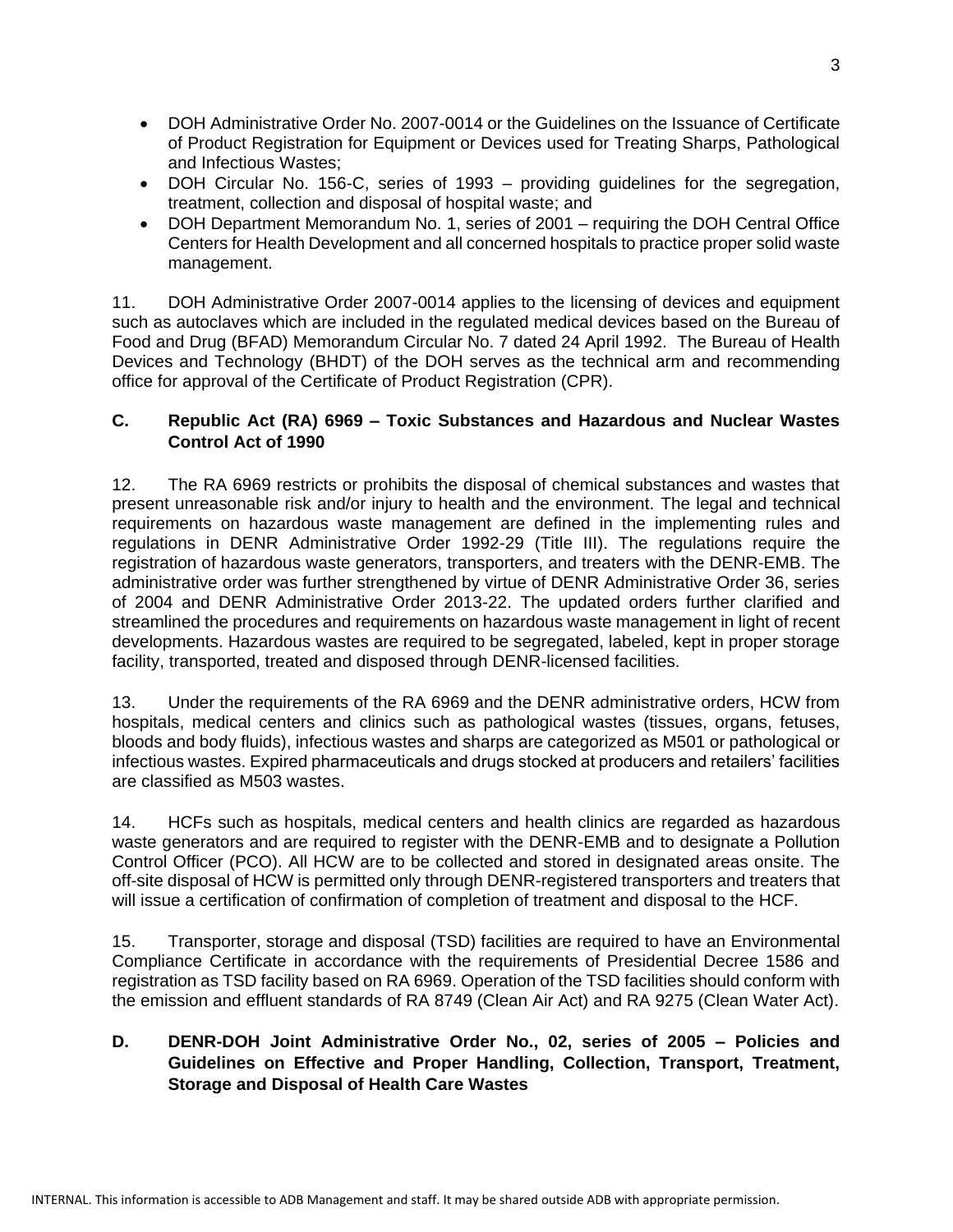16. The provisions of the HWCM Manual anchors on the DENR-DOH Joint Administrative Order (JAO) No. 02, series of 2005 which clarifies the jurisdiction, authority, and responsibilities of the DENR and the DOH with regard to HCW management. The JAO provides the guidelines to generators, transporters and operators/owners of TSD facilities on proper handling, collection, transport, storage, treatment and disposal of HCW and harmonizes the efforts of the DENR and the DOH on HCW management.

17. HCW such as sharps waste, infectious waste, pathological and anatomical waste, pharmaceutical waste, genotoxic including cytotoxic waste, chemical waste and radioactive waste are classified as hazardous wastes and are regulated by the DENR by virtue of RA 6969 ("Toxic Substances and Hazardous and Nuclear Wastes Control Act of 1990") and DAO 2013-22 (Revised Procedures and Standards for the Management of Hazardous Wastes). These wastes are to be segregated, properly labelled, and stored in designated areas within the premises of the medical facility until they are transported for off-site treatment through a DENR-licensed hazardous waste transporter and treater. Permits for storage, transport and disposal are required based on the requirements of RA 6969.

### **E. Republic Act 8749 - Philippine Clean Air Act**

18. Treatment options for infectious wastes are in principle limited to non-burn technologies as provided by Section 20 of RA 8749. The allowed non-burn technologies in the destruction of HCW must comply with the criteria and emission standards provided in Rule 28 of DAO 2000-81.

19. The provisions of RA 8749 were clarified by a DENR Memorandum Circular (DMC-2002- 05) which: (i) states that RA 8749 does not prohibit incineration of wastes except those burning processes which emit poisonous and toxic fumes; (ii) recognizes that appropriate disposal techniques for medical and bio-medical wastes are limited; and (iii) incineration of these wastes is only permitted in state-of-the-art facilities which are proven to emit minimal air pollutants with concentrations meeting RA 8749 criteria. The phasing out of bio-medical incinerators contemplated under RA 8749 was deemed impracticable due to lack of affordable best available technology.

### **F. Republic Act 9003 – Ecological Solid Waste Management Act**

20. The Act establishes the mechanisms for waste minimization, resource recovery, appropriate collection, transport services, environmentally sound treatment, and disposal of garbage. It also provides mandatory segregation of waste at households, commercial establishments, industries, institutions, hospitals, etc. However, solid waste excludes infectious wastes from hospitals such as equipment, utensils, laboratory wastes, pathological specimens, disposable fomites, and similar materials in accordance with Section 3(2), Article 2, and Section I of DAO 2001-34.

21. The collection and transport of segregated general wastes or non-infectious wastes are covered by RA 9003 and may be brought to a landfill for disposal. The collection and transport of infectious biomedical wastes or hazardous wastes are governed by RA 6969 and cannot be disposed in open dumps or landfill. The infectious wastes, once disinfected, may be treated similar to a general waste.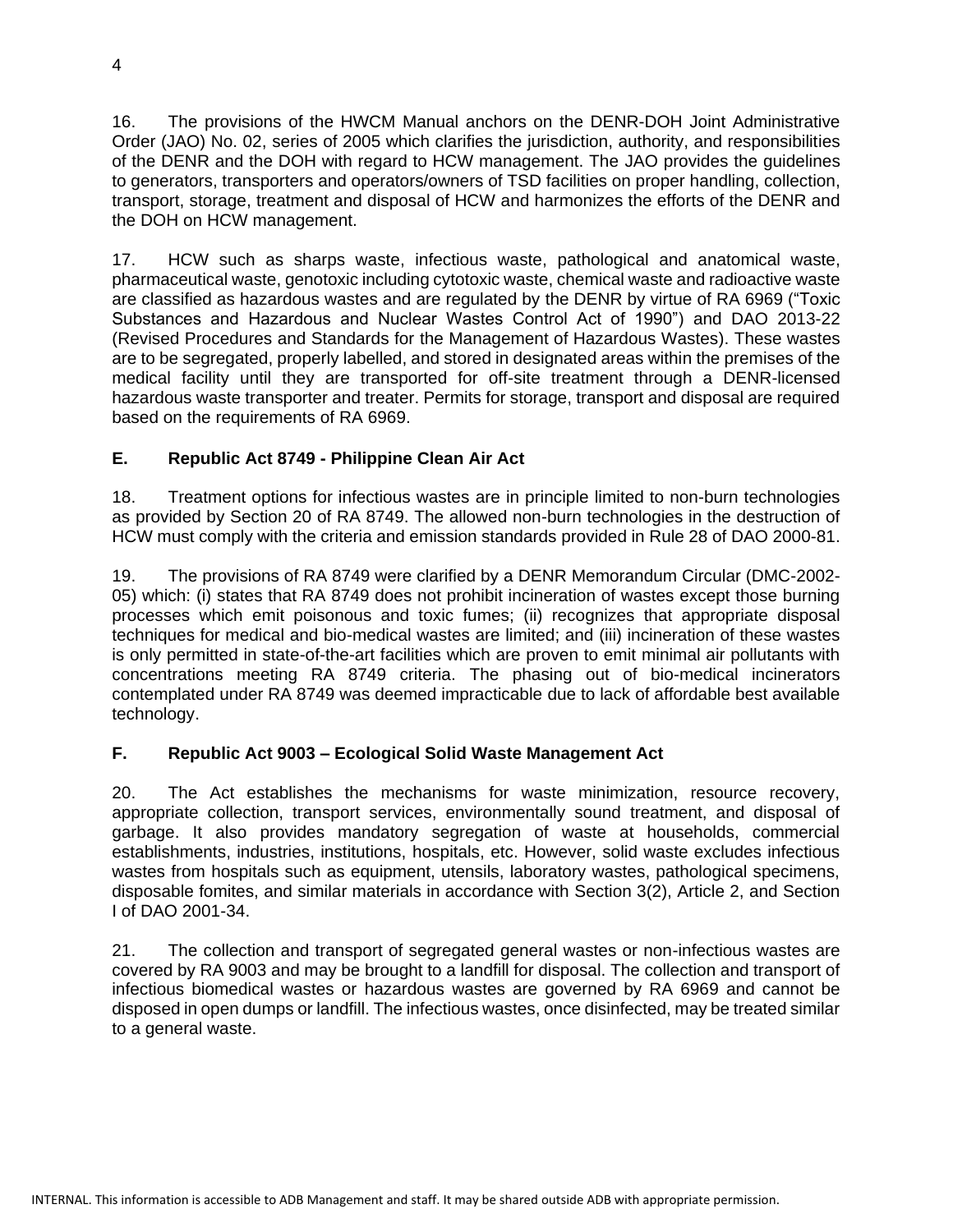#### **G. Interim Guidelines on Health Care Waste Management during COVID-19 Pandemic**

22. In response to the COVID-19 pandemic, series of interim guidelines on HCWM were issued by DOH and the DENR.

- DOH Memorandum 2021-0031 Interim Guidelines on the Management of Health Care Wastes Generation from COVID-19 Vaccination issued on 18 January 2021
- DOH Memorandum 2020-0072 DOH Interim Guidelines for 2019 Novel Coronavirus Acute Respiratory Disease Response in Hospitals and other Health Facilities [\(https://drive.google.com/file/d/1zmXeJt\\_3kmIOzyJyt9IaVXTfk6JKJsbT/preview\)](https://drive.google.com/file/d/1zmXeJt_3kmIOzyJyt9IaVXTfk6JKJsbT/preview);
- DOH Memorandum No. 2020-0170 DOH Interim Guidelines on the Management of Health Care Waste in Health Facilities, Community Quarantine Units and Temporary Treatment and Monitoring Facilities with cases of Coronavirus Disease 2019 (COVID-19) [\(https://doh.gov.ph/node/21257\)](https://doh.gov.ph/node/21257);
- EMB Memorandum Circular No. 2020-14 Interim Guidelines on Issuance of Special Permit to Transport (SPTT) for the Transport of Hazardous Waste Within the Community Quarantine Period [\(https://emb.gov.ph/wp-content/uploads/2020/03/EMB-MC-2020-14-](https://emb.gov.ph/wp-content/uploads/2020/03/EMB-MC-2020-14-Interim-Guidelines-on-issuance-of-Special-Permit-to-Transport-SPTT-for-the-Transport-of-Hazardous-Waste-within-the-Community-Quarantine-Period-1.pdf) [Interim-Guidelines-on-issuance-of-Special-Permit-to-Transport-SPTT-for-the-Transport](https://emb.gov.ph/wp-content/uploads/2020/03/EMB-MC-2020-14-Interim-Guidelines-on-issuance-of-Special-Permit-to-Transport-SPTT-for-the-Transport-of-Hazardous-Waste-within-the-Community-Quarantine-Period-1.pdf)[of-Hazardous-Waste-within-the-Community-Quarantine-Period-1.pdf\)](https://emb.gov.ph/wp-content/uploads/2020/03/EMB-MC-2020-14-Interim-Guidelines-on-issuance-of-Special-Permit-to-Transport-SPTT-for-the-Transport-of-Hazardous-Waste-within-the-Community-Quarantine-Period-1.pdf);
- EMB Memorandum Circular No. 2020-15 Addendum to the Interim Guidelines on Issuance of SPTT for the Transportation of Hazardous Wastes within the Community Quarantine Period [\(https://emb.gov.ph/wp-content/uploads/2020/03/EMB-MC-2020-15-](https://emb.gov.ph/wp-content/uploads/2020/03/EMB-MC-2020-15-Addendum-to-the-Interim-Guidelines-on-Issuance-of-Special-Permit-to-Transport-SPTT-for-the-Transportation-of-Hazardous-Wastes-within-the-Community-Quarantine-Period.pdf) [Addendum-to-the-Interim-Guidelines-on-Issuance-of-Special-Permit-to-Transport-SPTT](https://emb.gov.ph/wp-content/uploads/2020/03/EMB-MC-2020-15-Addendum-to-the-Interim-Guidelines-on-Issuance-of-Special-Permit-to-Transport-SPTT-for-the-Transportation-of-Hazardous-Wastes-within-the-Community-Quarantine-Period.pdf)[for-the-Transportation-of-Hazardous-Wastes-within-the-Community-Quarantine-](https://emb.gov.ph/wp-content/uploads/2020/03/EMB-MC-2020-15-Addendum-to-the-Interim-Guidelines-on-Issuance-of-Special-Permit-to-Transport-SPTT-for-the-Transportation-of-Hazardous-Wastes-within-the-Community-Quarantine-Period.pdf)[Period.pdf\)](https://emb.gov.ph/wp-content/uploads/2020/03/EMB-MC-2020-15-Addendum-to-the-Interim-Guidelines-on-Issuance-of-Special-Permit-to-Transport-SPTT-for-the-Transportation-of-Hazardous-Wastes-within-the-Community-Quarantine-Period.pdf);
- EMB Memorandum Circular 2020-16 Amendment of the Interim Guidelines on Issuance of SPTT for the Transportation of Hazardous Wastes within the Community Quarantine Period [\(https://emb.gov.ph/wp-content/uploads/2020/04/EMB-MC-2020-16.png\)](https://emb.gov.ph/wp-content/uploads/2020/04/EMB-MC-2020-16.png); and
- EMB Memorandum Circular 2020-20 Provisional Guidelines on the Hazardous Wastes Management During the Extended Enhanced Community Quarantine Period [\(https://emb.gov.ph/wp-content/uploads/2020/05/EMB-MC-2020-20.pdf\)](https://emb.gov.ph/wp-content/uploads/2020/05/EMB-MC-2020-20.pdf).

23. DOH Memorandum 2021-0031 is the guidelines specific to the management of HCW from the roll-out of the COVID-19 vaccination. It specifies the protocols for onsite and offsite disposal of wastes. It also identifies the waste collection points in areas without service providers where wastes will be collected through a DENR-licensed TSD facility that will be contracted by the DOH Central Office. DOH Memorandum No. 2020-0170 requires all HCF, community quarantine facilities, and temporary treatment and monitoring facilities to follow a waste management plan for COVID-19 health care wastes. The plan includes the proper segregation of all infectious wastes generated from the treatment of suspected, probable or confirmed COVID-19 patients such as PPEs, shoe cover, apron, long-sleeved gown, gloves, masks and goggles or face shield, other solid and liquid wastes (e.g. urine, blood, and other body fluids) using appropriate receptables (yellow plastic bags, waste bins, sharp containers). The DOH memorandum also prescribes the requirements regarding labelling, disinfection, cleaning and allowable storage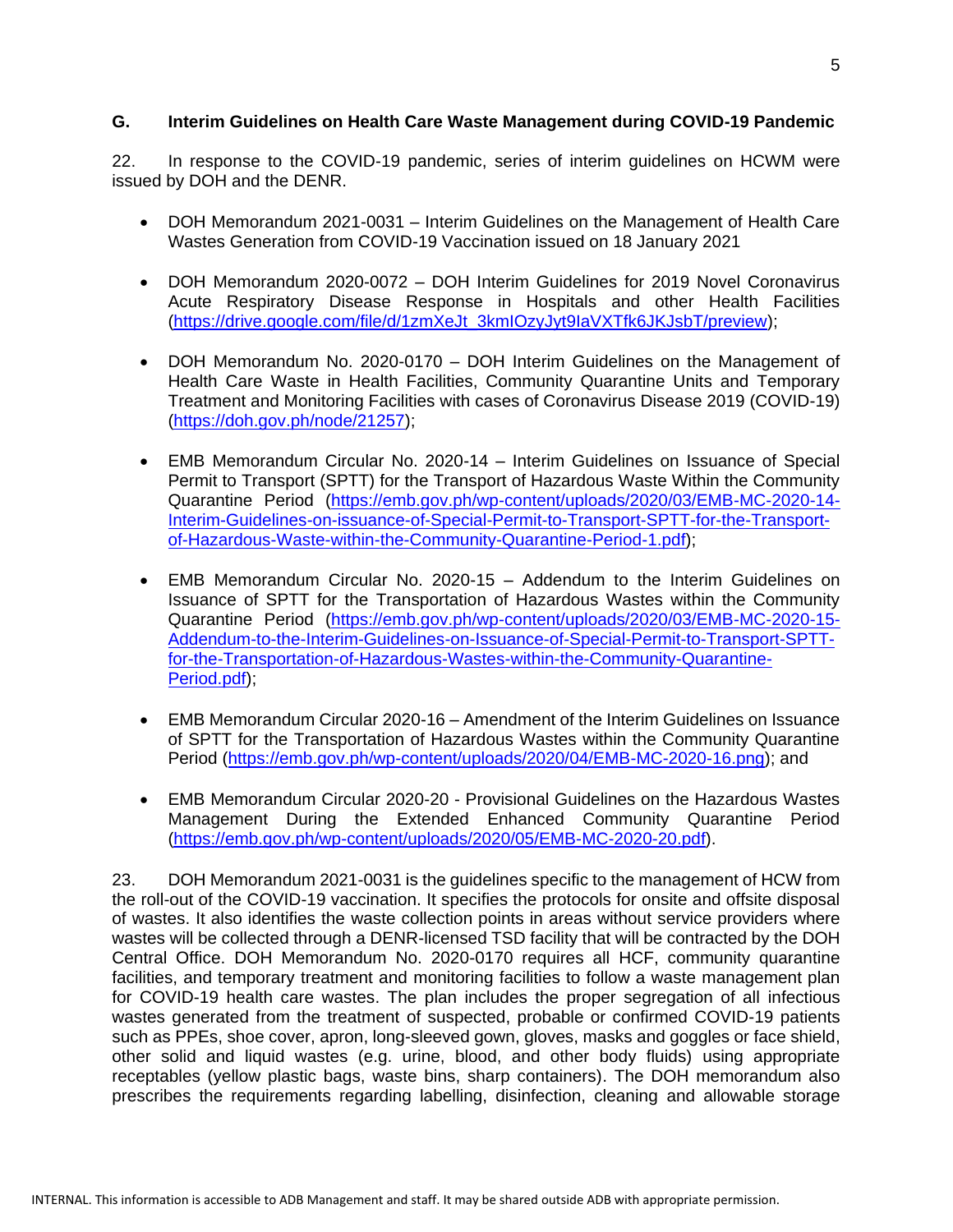periods at the central storage of infectious wastes. Transport and off-site disposal of the infectious wastes must conform to the rules and regulations of the DENR-EMB.

24. DOH Memorandum 2020-0072 provides interim guidelines for all health facilities on the necessary precautions, preparations of health facilities and management of suspect, probable and confirmed cases of COVID-19. All hospitals and health facilities are required to maintain an Infection Prevention and Control Committee in the health facility and to follow the National Standards in Infection Control for Healthcare Facilities (2009 edition). The memorandum includes the requirements on provision of appropriate PPE, implementation of universal precautionary measures, patient screening, isolation of patients with COVID-19 systems, notification, and clinical management.

25. DENR memorandum circulars 2020-14, 2020-15, 2020-16, and 2020-20 were issued to protect public health and safety due to the COVID-19 situation in the island of Luzon and to implement unhampered transportation of hazardous waste coming from healthcare facilities to TSD facilities due to the COVID-19 emergency. The guidelines apply to registered transporters and TSD facilities which haul, treat, and dispose HCW. The DENR-EMB requires the use of the online registration system to simplify the procedures in the issuance of Permit to Transport for HCW. Transporters are required to implement the health and environmental plan and to submit a report of compliance and completion of transport of the HCW to DENR-EMB within 24 hours after delivery to the TSD facility. Transporters with valid permits are allowed to pass-thru checkpoints to deliver HCW at TSD facilities.

### **H. Draft Administrative Orders and Guidelines on Waste Management**

26. The following presents draft guidelines and administrative orders that have been prepared by DOH/DENR to improve existing policies on waste management.

### **1. Supplemental COVID-19 Waste Management Operations Manual**

27. The DOH, with support from the World Bank Philippines Office, has initiated a supplemental update to the HCWM Manual that includes additional guidance on COVID-19 related waste management including immunization waste management. The additional guidance will also include a tool for HCF to conduct a compliance self-assessment and audit. It has been designed for HCF to determine what systems and procedures have been implemented to specifically manage COVID-19 related waste and to determine if the HCWM systems comply with regulatory requirements and adheres to international good practice.<sup>3</sup> DOH expects the additional guidance to be issued as an Administrative Order in 2021.

#### **2. Amendments to DENR Administrative Order 2013-22 – Revised Procedures and Standards for the Management of Hazardous Wastes**

28. The proposed amendments include the use of mobile equipment or treatment equipment for the recycling, recovery, regeneration, reclaiming or treatment of hazardous waste. There is also a proposed provision that allows waste generators with multiple installations at various

The self-assessment and compliance audit tool has been piloted by DOH and the World Bank in seven hospitals in Metro Manila in 2020, and will be applied to additional 100 HCFs in Q1 2021 under the World Bank-financed Philippine COVID-19 Emergency Response Project.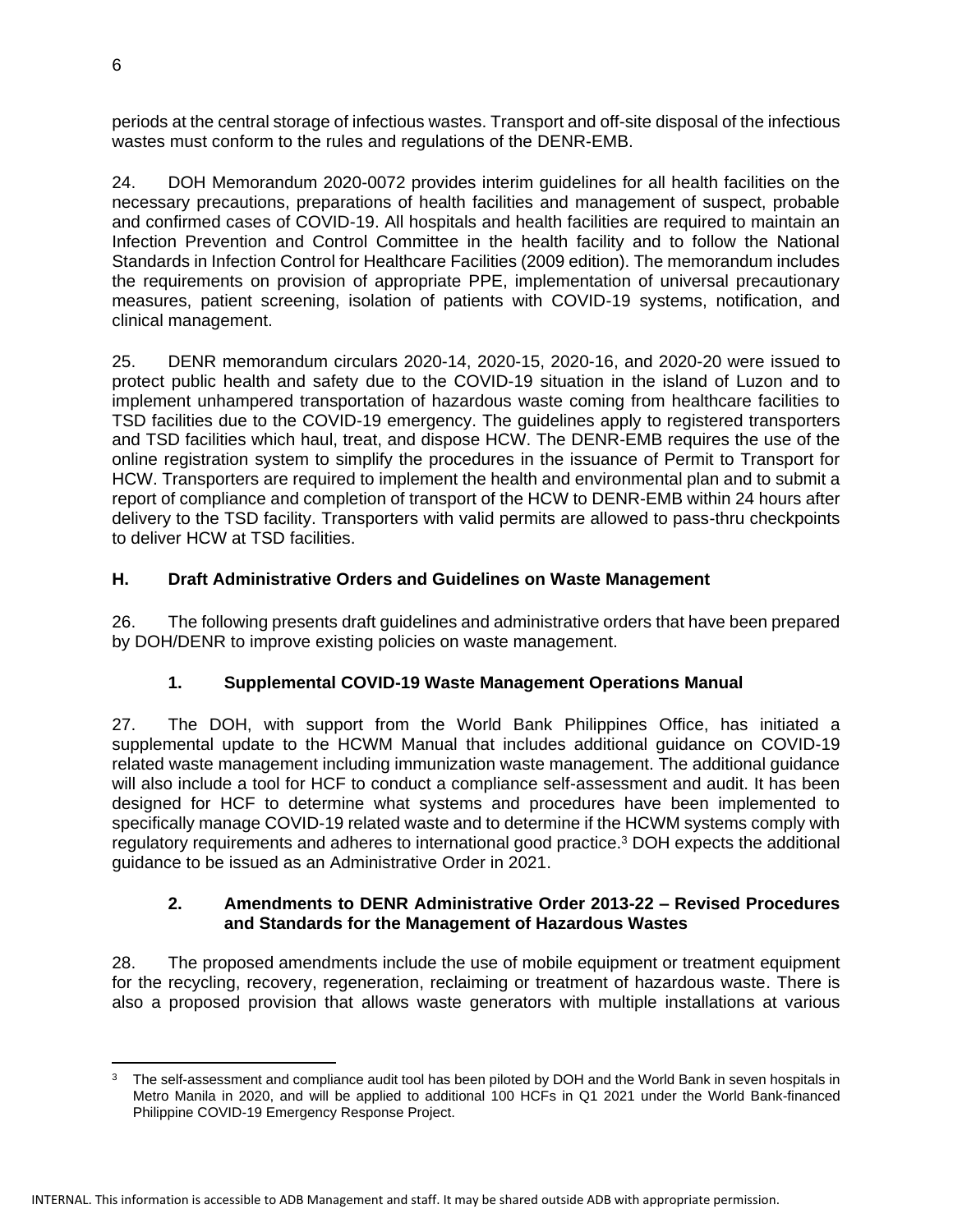locations and regions to transport hazardous waste for consolidation purposes in a designated clustered TSD facility subject to certain conditions.

#### **3. Amendments to DAO 2010-06 – Guidelines on the Use of Alternative Fuels and Raw Materials in Cement Kilns**

29. The DENR-EMB is now in the process of introducing amendments to DAO 2010-06 to allow non-pathological wastes such as PPEs, aprons, dextrose, and other similar wastes to be used as alternative fuels and raw materials for clinker for cement production provided that the procedures comply with the procedures on waste segregation at source, waste delivery control, occupational health and safety, emission limits, documentation and reporting. Used syringes and vials are still not allowed in cement kilns as raw materials.

### **III. CURRENT PRACTICES IN MEDICAL WASTE MANAGEMENT**

30. The COVID-19 pandemic resulted to an increase in waste generation from hospitals, laboratories and other health facilities. Wastes generally consists of the PPEs used by medical frontliners and their patients. A complete PPE set includes coveralls, a N95 mask, gloves, head cover, shoe covers, googles, a surgical mask, and a surgical gown. The ADB reported that Metro Manila alone would generate 280 metric tons of medical waste per day of additional waste due to the surge of COVID-19 cases.<sup>4</sup> Before the COVID-19 pandemic, Metro Manila produces only 47 metric tons per day of medical waste, with about 26% tons considered as potentially infectious.

### **A. On-site Management of Health Care Waste**

31. As part of the licensing process, HCFs are required to formulate a policy formalizing the HCF commitment to properly manage its waste; establish a formal HCWM management plan and a HCWM Committee; appoint a Waste Management Officer to supervise and coordinate HCWM planning and its subsequent implementation; and ensure compliance with the HCWM manual. DOH confirmed that all HCFs in principle comply with these requirements but acknowledges that the COVID-19 vaccination campaign may result in temporary HCWM capacity gaps at HCF.

32. DOH confirmed that vaccines are to be provided through hospitals and rural health units (RHUs) but not at community level clinics because of the preservation requirements of the vaccines. Cold storage is to be administered at hospitals only.

33. The DOH requires the waste segregation and packaging of wastes such as sharps and infectious non-sharp wastes (vials, bottles, residues, gloves, masks) from immunization activities. The following procedures should be observed by the HCF:

- Segregation of sharps from non-sharps;
- Discarding of syringe with needle into a safety box after use (exclude the recapping needles);
- Placing of safety boxes into plastic bags that are closed hermetically when full to avoid any leakage during transportation; plastic bags should be clearly labelled; and
- Placing empty vials into clearly marked and sealed waste containers with plastic lining to avoid leakage.

<sup>4</sup> ADB. 2020. *Managing Infectious Medical Waste during the COVID-19 Pandemic*. Manila.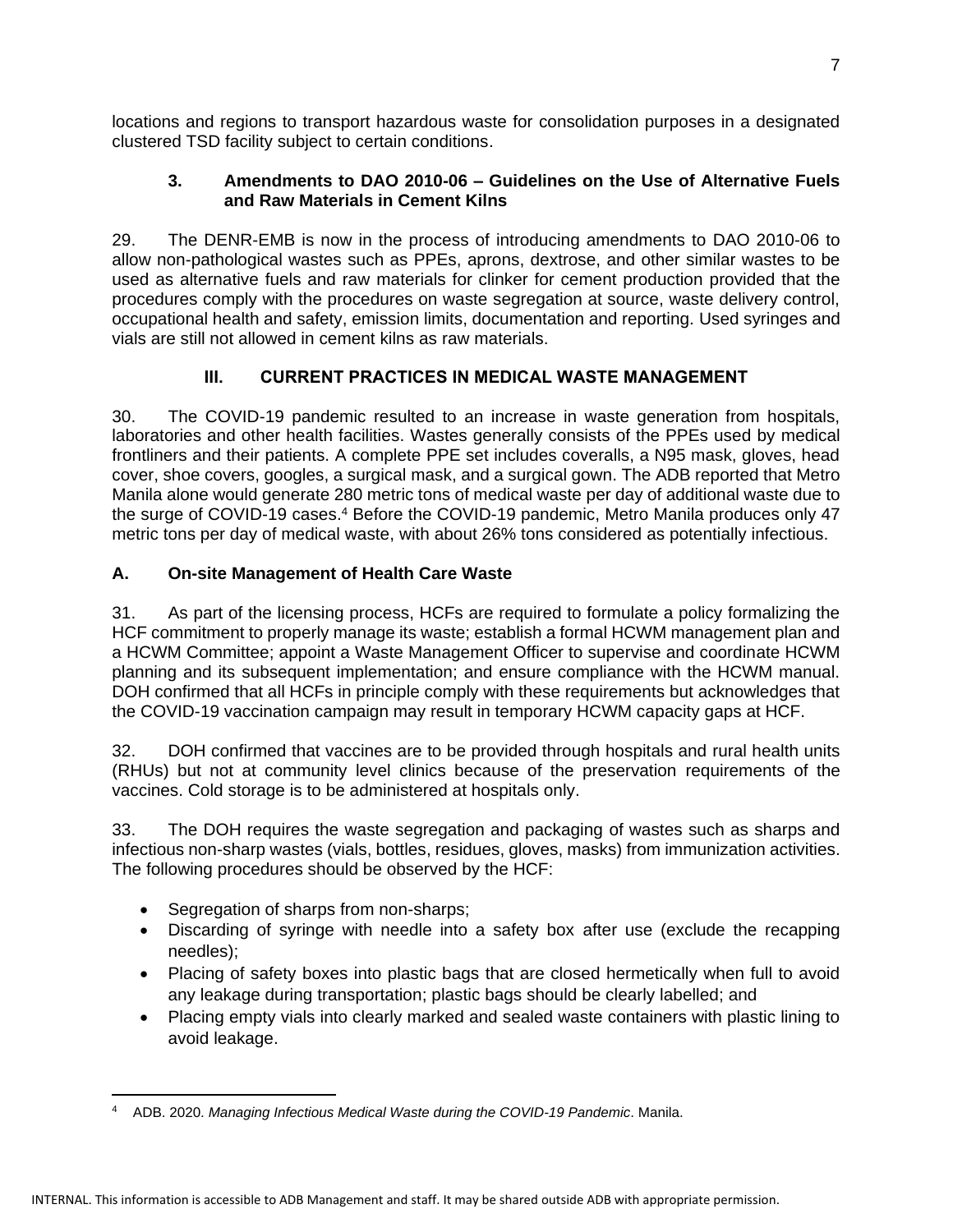34. In the Philippines Follow-up Measles Elimination Campaign in 2004, an estimated 19.5 million syringes were collected in 162,000 safety boxes, amounting to about 810,000 liters or 130,000 kilograms (kg) of sharps wastes. There were also about 740,000 liters of 72,000 kg of empty vaccine vials and ampoules, syringe wrappers, empty vitamin capsules, cotton swabs, syringe caps, and packaging.<sup>5</sup> Storage safety boxes were used to collect used auto-disabled syringes. Filled safety boxes were sealed and labelled at the end of each day. There was little or no problems encountered regarding the implementation of the process on storage of safety boxes, as well as in the transport to the temporary storage areas or central storage facilities. From several vaccination locations, the filled safety boxes were transported to a central storage site, either hand-carried or using bicycles/motorcycles, jeeps, vans, trucks, boats, horses, cars, ambulances, and other vehicles used to deliver vaccination supplies. HCFs with access to autoclaves or microwaves sterilize the sharps to destroy the pathogens. Many rural and coastal areas used concrete vaults either built inside the premises of health facilities, in landfills or in cemeteries. The concrete vaults and waste pits have cement floor or bottom clay layers to minimize groundwater contamination. There were some communities that decided to dispose of their safety boxes in communal latrine/septic tanks.<sup>6</sup>

#### **Figure 1: Waste Treatment and Disposal System Used during the Philippines Follow-up Measles Elimination Campaign in 2004**



Source: Joint Report by Health Care Without Harm and the Department of Health. 2004. *Waste Management and Disposal During the Philippine Follow-up Measles Campaign*. Manila.

<sup>5</sup> Joint Report by Health Care Without Harm and the Department of Health. 2004. *Waste Management and Disposal During the Philippine Follow-up Measles Campaign*. Manila.

<sup>6</sup> WHO, West Pacific Region. 2015. *Status of Health-care Waste Management in Selected Countries of the Western Pacific Region, 2008-2013*. Manila.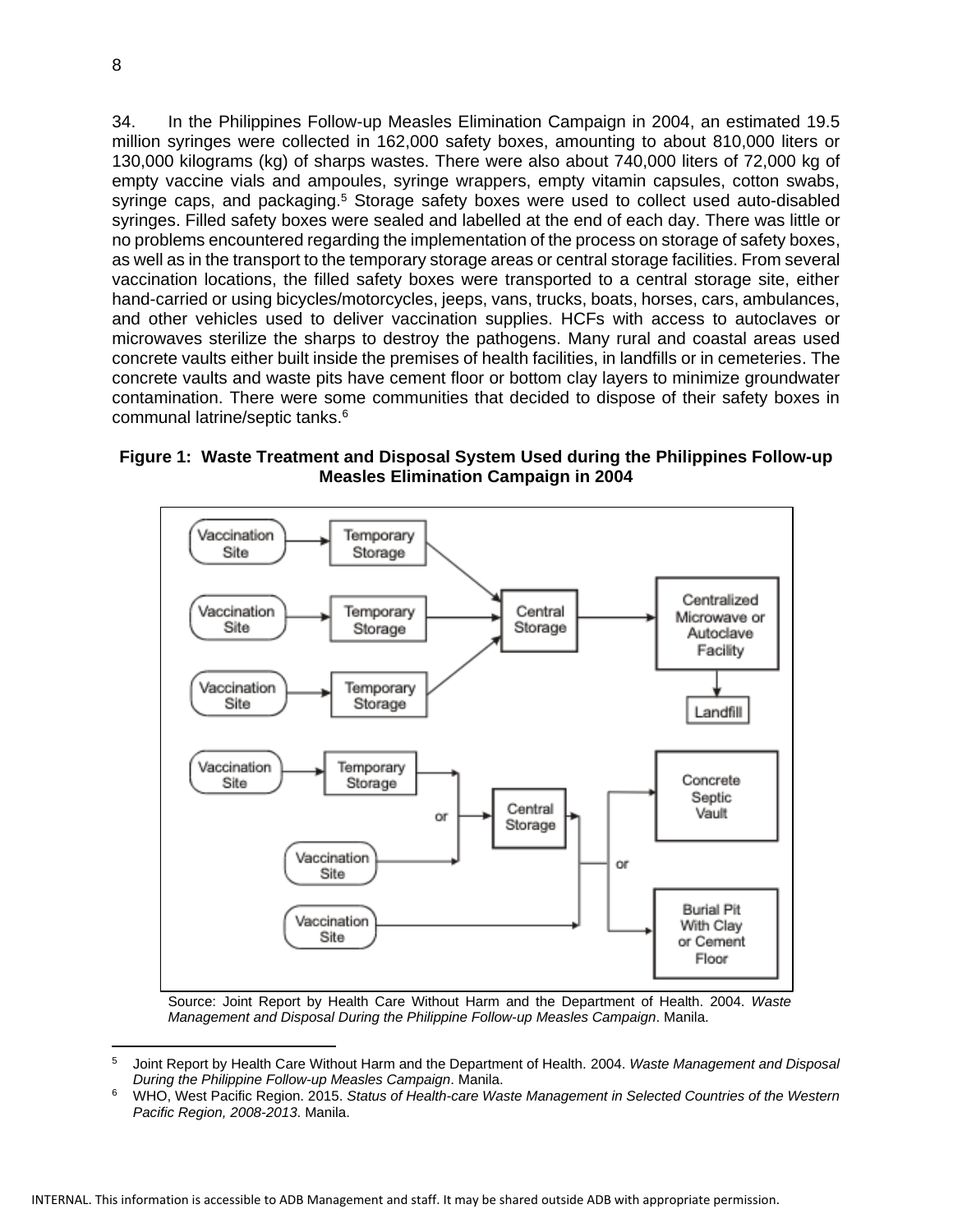35. In general, HCWM capacities in DOH-hospitals and larger private hospitals are adequate. In such facilities, HCW is segregated, and a management and administrative system exists. In urban areas, licensed waste disposal companies are available that are collecting, treating and disposing of HCW (footnote 6). HCWM remains a systemic issue in primary health care services. A survey conducted in 2014 by the World Bank concluded that a quarter of RHUs did not have the infrastructure in place for storage and safe disposal of sharps, and 35% of RHUs were unable to safely dispose of infectious materials, with no significant disparities between regions.<sup>7</sup>

36. The DOH allows on-site burial within the HCFs for treated infectious waste, sharps, pathological and anatomical waste, small quantities of encapsulated/inertized solid chemical and pharmaceutical wastes. The HCWM Manual recommends safe burial as a transitional, interim solution only and is allowed if the HCF is (i) located in a remote and far-flung area; (ii) does not have access to TSD facilities; (iii) located in a local government unit (LGU) with an income classification of 5<sup>th</sup> or 6<sup>th</sup> class; (iv) located in 1<sup>st</sup> to 4<sup>th</sup> class LGU with available area within the HCF premises but only pathological, anatomical, expired drugs and sharps waste can be buried; and (v) safe burial within the premises is the only viable option such as in temporary camps.

37. In the more recent monovalent oral poliovirus vaccination campaign of the DOH, there has been significant improvement in the system to manage immunization wastes. The hospitals and RHUs implement the on-site management of immunization wastes in accordance with the requirements of the HCWM Manual on proper waste segregation and packaging, labelling, and safe storage in septic vaults. A reverse logistics system was implemented whereby a DENRregistered third party TSD service provider was commissioned by DOH to collect the immunization wastes from regional hubs or collection points of the DOH for treatment. These regional collection points are where the CHDs/RHUs transport the safety boxes containing the immunization wastes.

38. An assessment is currently ongoing through the World Bank-financed Philippine COVID-19 Emergency Response Project to evaluate the existing health care waste management system in 100 HCFs covered by the project. This is being done using COVID-19 waste management selfaudit tools developed by DOH with World Bank support. The World Bank also provided support to DOH in developing the draft operations manual and training design on the self-audit tools to determine gaps and needs of HCFs on the management of wastes. It is expected that the training and self-audit tools will provide better information for DOH on the shortcoming and resources needed by the HCFs towards the effective implementation of the HCWM manual and in ensuring safe disposal of HCW.

### **B. Off-Site Transport and Disposal of Health Care Waste**

39. As of January 2020, there are a total 48 TSD facilities nationwide that are registered by the DENR-EMB to treat M501 and M503 wastes. Central Luzon or Region 3 has the highest number of HCW TSDs with 18, followed by Region IVA with 11. Luzon Island has the greatest number of TSDs, but these are primarily located in Metro Manila, Central Luzon, and CALABARZON. In Visayas, there are four TSDs on HCW in the provinces of Cebu and Leyte. There are also four registered TSDs for HCW in Iligan City, Misamis Oriental, Davao City, and Surigao del Norte. Six regions are without TSDs, namely, (i) Region 2, (ii) Region 5, (iii) Region 6, (iv) Region 9, (v) Region 12, and (vi) BARMM.

<sup>7</sup> World Bank Philippines. 2014. *Supply-side Readiness of Primary Health Care in the Philippines*. Manila.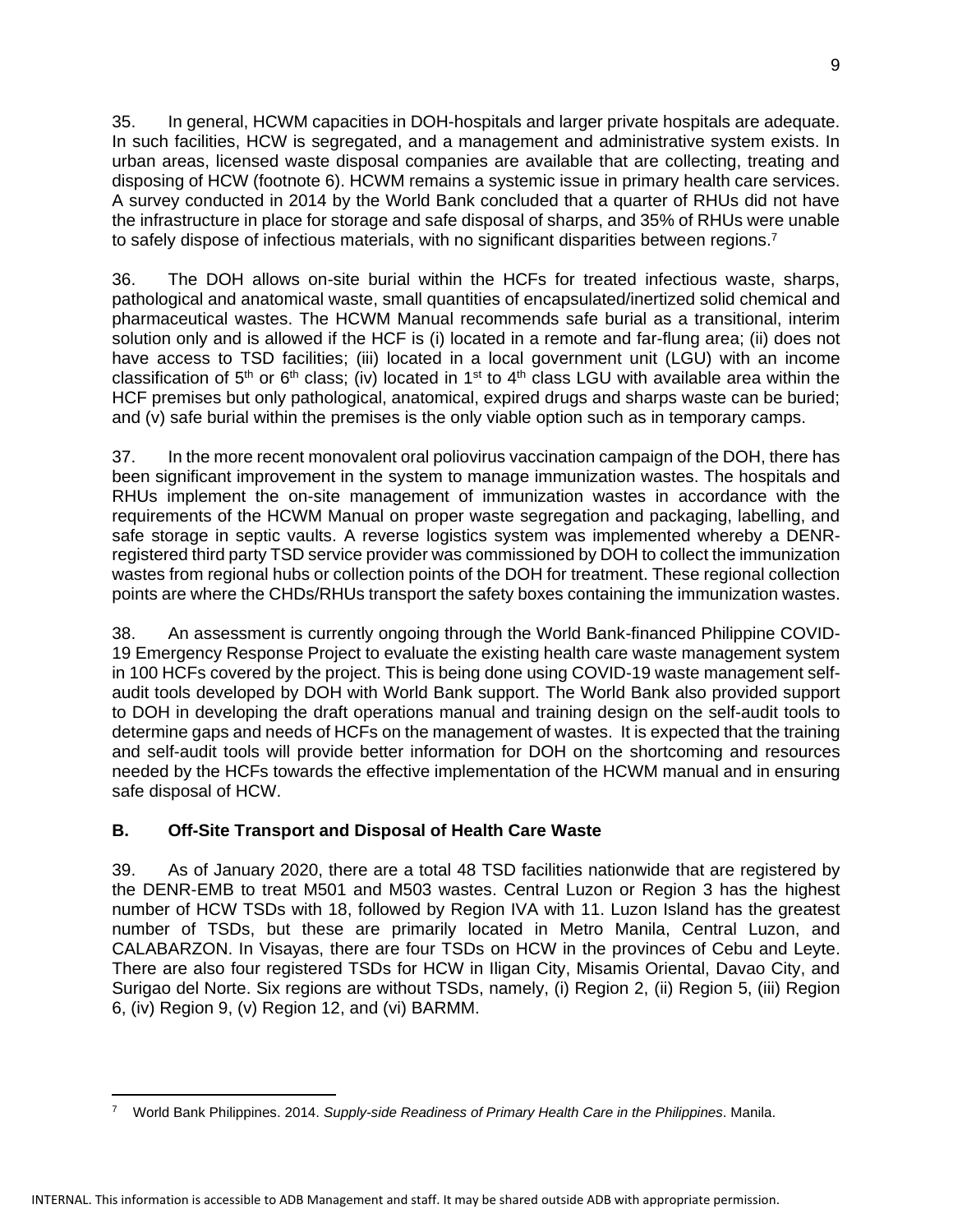| Region                                  | <b>Number of TSDs</b> |
|-----------------------------------------|-----------------------|
| Cordillera Administrative Region        |                       |
| National Capital Region or Metro Manila | 8                     |
| Ilocos (Region 1)                       |                       |
| Cagayan Valley (Region 2)               |                       |
| Central Luzon (Region 3)                | 18                    |
| CALABARZON (Region 4A)                  | 11                    |
| MIMAROPA (Region 4B)                    |                       |
| Bicol (Region 5)                        |                       |
| Western Visayas (Region 6)              |                       |
| Central Visayas (Region 7)              | 3                     |
| Eastern Visayas (Region 8)              |                       |
| Zamboanga Peninsula (Region 9)          |                       |
| Northern Mindanao (Region 10)           |                       |
| Davao (Region 11)                       |                       |
| SOCCSKSARGEN (Region 12)                |                       |
| CARAGA (Region 13)                      |                       |
| <b>BARMM</b>                            |                       |
| TOTAL                                   | 48                    |

**Table 1: Registered TSD Facilities for Health Care Wastes as of January 2020**

BARMM = Bangsamoro Autonomous Region in Muslim Mindanao; CALABARZON = Batangas, Cavite, Laguna, Quezon and Rizal; CARAGA = Agusan del Norte, Agusan del Sur, Dinagat Islands, Surigao del Sur; MIMAROPA = Marinduque, Occidental Mindoro, Oriental Mindoro, Palawan, Romblon; SOCCSKSARGEN = Sarangani, South Cotabato, Sultan Kudarat, Cotabato; TSD = transporter, storage and disposal.

Source: DENR-EMB. 2020. *[List of Registered TSD Facilities](https://emb.gov.ph/wp-content/uploads/2020/02/List-of-TSD-Facilities-January-2020-for-posting.pdf)*. Manila.

40. There are 15 TSDs that are able to treat both M501 and M503 HCW. Majority of the 24 TSDs cater only to M503 wastes, while the rest (9) treat only M501 wastes. Based on the list of registered TSDs for HCW, majority fall under Category B and uses thermal treatment for HCW such as pyrolysis. The TSD is evaluated and monitored by EMB to check compliance with the requirements of DMC-2002-05. There are also three cement kilns and two steel mills that are able to treat M503 wastes. Table 2 presents the DENR category of TSDs and the number of TSDs for HCW per DENR category.

|          |                                                                                                                                                                                                                                                                                                     | Number of          |
|----------|-----------------------------------------------------------------------------------------------------------------------------------------------------------------------------------------------------------------------------------------------------------------------------------------------------|--------------------|
| Category | <b>Description of Treatment Method</b>                                                                                                                                                                                                                                                              | <b>TSDs on HCW</b> |
| A        | Onsite treatment and disposal facilities                                                                                                                                                                                                                                                            | 5                  |
| B        | Thermal treatment facilities (either burn or non-burn) such as<br>pyrolysis, autoclave (hydroclave/pyroclave) for M501, thermal                                                                                                                                                                     | 26                 |
|          | decomposition (thermolysis), thermal evaporation                                                                                                                                                                                                                                                    |                    |
| C        | Disposal facilities (sanitary landfill, surface impoundments) that<br>accept only inert or treated hazardous wastes for final disposal in a<br>dedicated cell, hazardous wastes for final disposal such as solidified,<br>encapsulated wastes                                                       | 3                  |
| D        | Recycling facilities that recover valuable materials (i.e., used or waste<br>oil, solvents, acids, alkalis, metals, etc.), use hazardous wastes as<br>input materials or alternative fuel for industrial processes, remediate<br>contaminated soil thru physical, chemical or biological treatment. | 8                  |
| E        | Chemical treatment facilities that accept and treat hazardous wastes,<br>which are not generated or produced at the facility using chemical<br>immobilization, polymeric filtration, chemical decomposition, solvent<br>extraction                                                                  | 17                 |

**Table 2: Category and Method of Treatment of Health Care Waste TSD Facilities**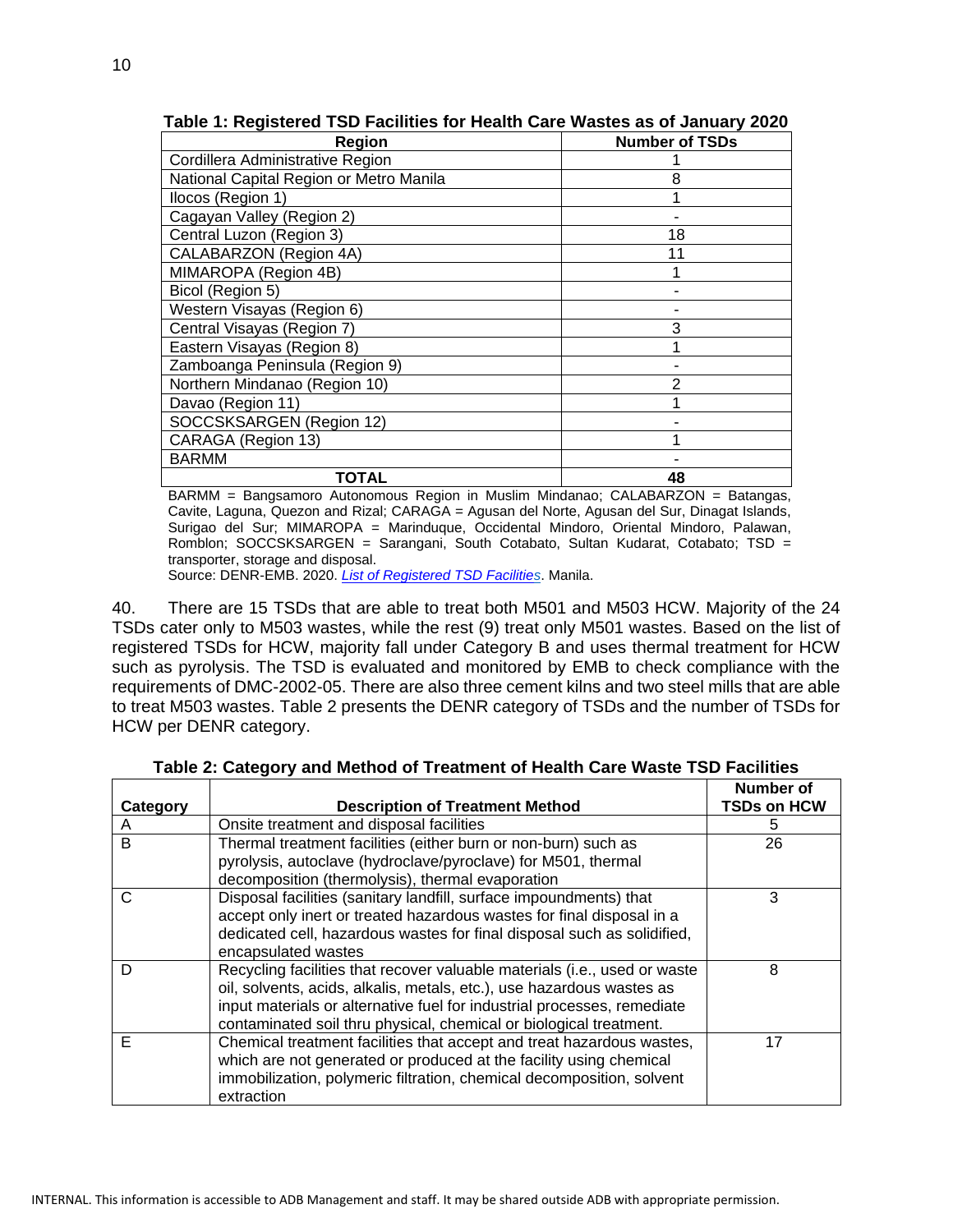|          |                                                                                                                                                                                                                                                                                                                               | Number of          |
|----------|-------------------------------------------------------------------------------------------------------------------------------------------------------------------------------------------------------------------------------------------------------------------------------------------------------------------------------|--------------------|
| Category | <b>Description of Treatment Method</b>                                                                                                                                                                                                                                                                                        | <b>TSDs on HCW</b> |
|          | Storage facilities for hazardous wastes, which were not generated<br>from the facility awaiting transport for treatment, disposal or export<br>such as Material Recovery Facilities, Buildings that store containers,<br>vessels, or tanks containing hazardous wastes, and Built tanks that<br>store liquid hazardous wastes |                    |

TSD = transporter, storage and disposal.

Note: A TSD may employ more than one type of treatment methods.

Source: DENR-EMB. 2020. *[List of Registered TSD Facilities](https://emb.gov.ph/wp-content/uploads/2020/02/List-of-TSD-Facilities-January-2020-for-posting.pdf)*. Manila.

41. The DENR confirms that there is a surge in the volume of HCW since the start of the COVID-19 pandemic. The DENR is able to monitor activities of the transporters and treaters through the permitting system that is established for every movement of wastes from generators. Most of the wastes are treated in the TSD facilities located in the more urban areas in Luzon, but the other regions still lack these treatment services. The DENR suggests the opening of opportunities for more investments for the establishment of HCW treatment facilities in other regions. The regulations are already in place, and the DENR continues to use the online system of registration to help facilitate the movement of HCW until its safe treatment and disposal at TSD facilities.

42. In order to manage and help address the increase in HCW, the EMB has drafted the administrative order that will open opportunities on waste-to-energy treatment systems in cement kilns as an additional option for destruction of non-pathological HCW. The order has been subjected to review and consultations to seek comments from various stakeholders. The DENR expects to issue the amendment of DAO 2010-06 in the first quarter of 2021.

#### **C. Monitoring of Health Care Wastes**

43. The movement of wastes once removed from the HCF follows a rigorous system of monitoring through the DENR's Hazardous Waste Manifest system as stipulated in RA 6969 and its implementing rules and regulations. Only DENR-registered transporters are allowed to collect hazardous waste from a generator. As required by the DENR-EMB, the transporter should have an emergency and contingency plan and drivers and helpers should be certified on waste management and emergency preparedness and response. The transport vehicle should have warning signs and markings on the waste identification, classification, and symbols, and safety data sheet. Workers transporting the wastes are required to wear personal protective equipment. The requirements are also outlined in the DOH's HCWM Manual which follows the Technical Guidelines on Transport of Infectious Clinical Wastes (UN 3291).

44. The manifest is first prepared by the waste generator and is forwarded to the transporter and then the treater until a Certificate of Treatment (COT) is issued by the treater ascertaining the safe treatment and disposal of the wastes. This process follows the "cradle to grave" concept on waste management as required in the implementing rules and regulations of RA 6969 (Figure 2).

45. The DENR-EMB is able to monitor the quantities of HCW transported through the approved Permit to Transport that are issued from the EMB regional offices. Reports from the EMB regional offices are sent on a daily basis to the EMB central office and then submitted to the Inter-Agency Task Force for the Management of Emerging Infectious Diseases.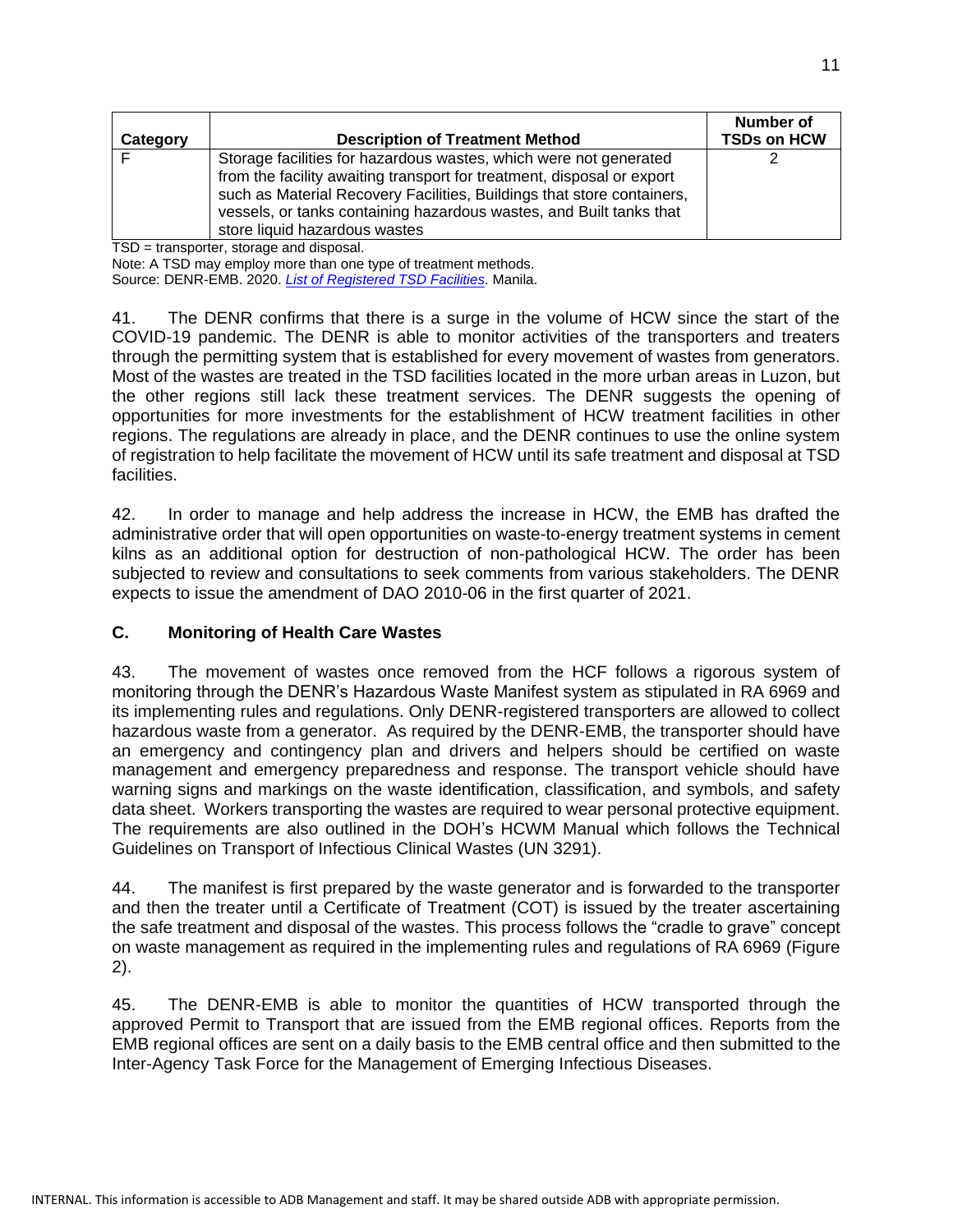

**Figure 2: Hazardous Waste Manifest System**

Source: DENR-EMB.

### **D. Regulatory Compliance of Hospitals and RHUs**

46. In terms of regulatory compliance, the health sector is still faced with challenges in complying with the requirements of the DENR with regards to the off-site treatment and disposal of HCW. According to DENR-EMB, most of the RHUs are still not registered with the bureau as waste generators in accordance with the requirements of RA 6969. Without the waste generator registration, it becomes illegal for HCFs to transport HCW off-site. As such, the options left for HCFs is to disinfect wastes and then bury the infectious wastes within the HCF site in septic vaults.

### **E. Government's Plan to Manage COVID-19 immunization waste**

47. The Government of the Philippines, through the DOH, has developed a robust plan to manage COVID-19 immunization waste. The DOH, with support from the United Nations Children's Fund (UNICEF) and the WHO, developed the COVID-19 Vaccine Introduction Readiness Assessment Tool (VIRAT) in November 2020 which looks at four core activities: (i) planning and management; (ii) supply and distribution; (iii) program delivery; and (iv) supporting systems and infrastructure. The VIRAT is updated monthly, and assessments feed into the country's COVID-19 vaccine roadmap. Key indicators related to the management of wastes from the immunization program are captured in the VIRAT, including: (i) waste management protocols for COVID-19 vaccination, both hazardous and non-hazardous, including development and dissemination of practices and guidelines for disposal routes, (ii) appropriate waste management systems in all relevant sites, and adequately trained human resources, and (iii) properly-licensed waste management providers (especially hazardous waste storage, transportation and disposal) are identified and will be mobilized.

48. The Government's COVID-19 National Vaccination Roadmap provides the strategic guidance in the implementation of the deployment and vaccination program. **The Philippine National Deployment and Vaccination Plan for COVID-19 Vaccines** contains guidelines on the procurement of vaccines, shipment and storage, distribution and deployment, implementation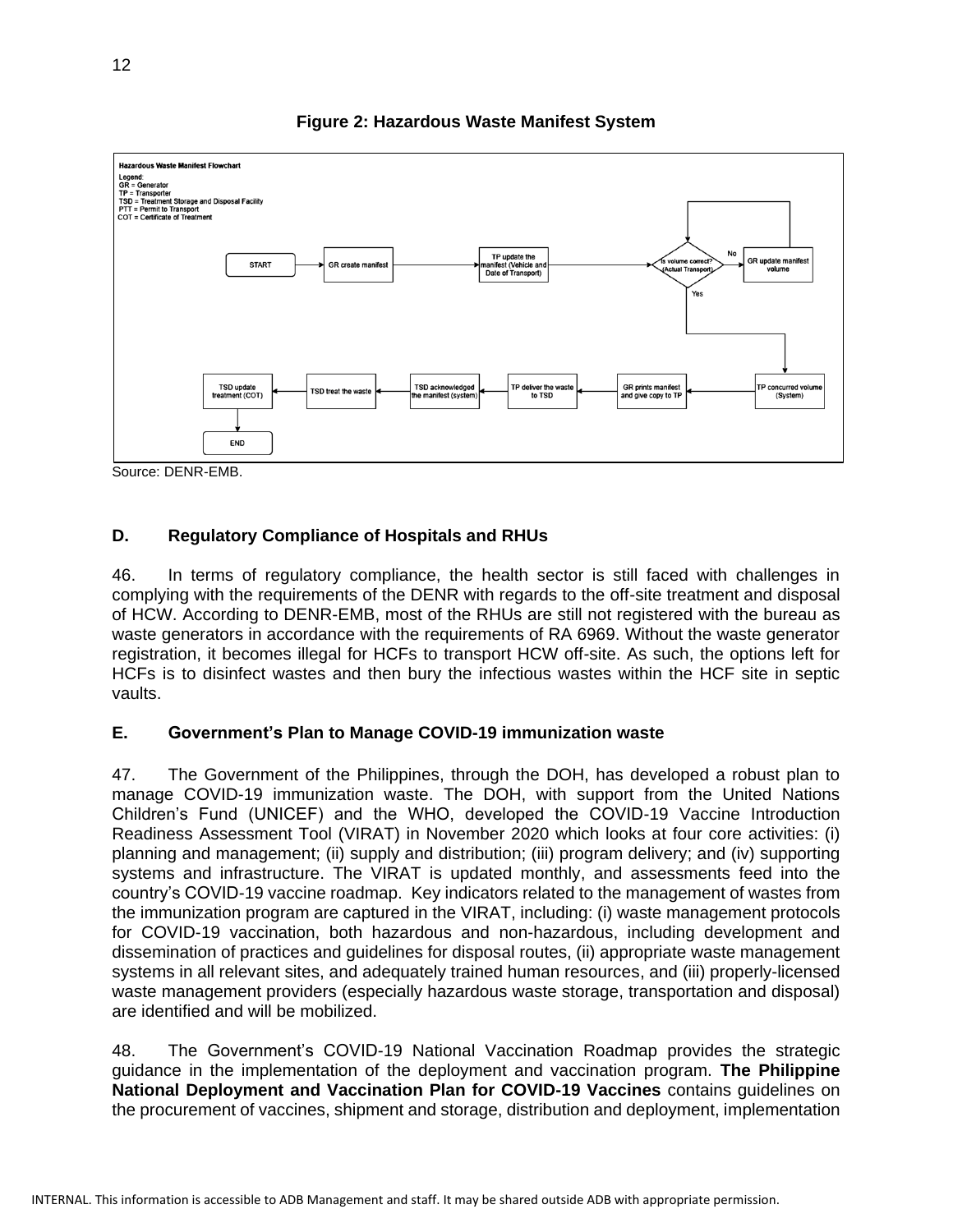of nationwide vaccination, and assessment evaluation and monitoring. The plan also defines clear requirements related injection safety, the management of HCW, and the reverse logistics concept of HCW management.

49. Based on the plan, vaccines and other immunization supplies will be delivered from the national level to the Centers for Health Development (CHDs) and to the Ministry of Health at the BARMM at the regional level, and then through the local COVID-19 Vaccination Operations Center (VOC) at the local government unit (LGU) level. The CHDs and the LGUs as well as those that will be identified as recipients of these immunization commodities will develop their distribution plan with mapping of vaccination workforce, implementing units and vaccination sites/posts. All staff are to receive training relevant to their roles in the team and service.

50. The plan requires that throughout the implementation of COVID-19 vaccination plan, infection prevention and control measures must be practiced and that HCW generated at the HCF after vaccination are properly managed. The plan refers to the waste classification guidelines of the DENR, i.e., pathological or infectious waste as M501 and pharmaceuticals and drugs as M503.

51. Following the lessons and experience from past vaccination programs, the DOH will implement an on-site management of immunization wastes by implementing the provisions of the HCWM Manual on proper waste segregation and packaging, labelling, and safe storage in septic vaults. The HCWM manual is currently being used for routine and regular immunization programs in terms of managing HCW in various types of HCF in the country.

52. Under the Philippine National Deployment and Vaccination Plan for COVID-19 Vaccines, a HCF or implementing unit must identify personnel as part of the COVID-19 vaccine waste team that will ensure all HCW generated from the vaccination activities are properly collected and disposed either on-site or offsite. Volume or amount of waste generated must be recorded.

53. In line with the roll-out of the COVID-19 vaccination plan, the DOH issued **DOH Memorandum No. 2021-0031** on 18 January 2021 that provides the interim guidelines to all Centers for Health Development (CHD), DOH Bureaus, medical centers, hospitals, sanitaria, institutes, and health care facilities on the proper management of health care wastes generated from the COVID-19 vaccination activities. The memorandum requires the segregation of the different infectious wastes such as empty vaccine vials, syringes/sharps, PPEs, cottons, tissues, and other materials at the point of generation in designated puncture-proof container bags, waste bins with cover, and then labelled properly. It also outlines the requirements for waste collection, storage within the HCF, as well as the offsite waste transport and disposal. Under the memorandum, the DOH will facilitate the Special Permit to Transport with the DENR. It has identifies the waste collection points at CHDs and Provincial Health Offices (PHOs) for areas without hazardous waste service providers where the wastes can be collected and treated by DENR-accredited TSD facilities that will be contracted by the DOH Central Office.

54. In general, the government's immunization waste management plan (covered through the Philippine National Deployment and Vaccination Plan for COVID-19 Vaccine and DOH **DOH Memorandum No. 2021-0031)** includes the following key elements:

55. **Immunization waste segregation at point of waste generation:** The plan requires HCFs to place sharps such as syringes and needles in a safety collection box for temporary storage onsite and filled with chemical disinfectant when ¾ full. Empty vaccine vials and used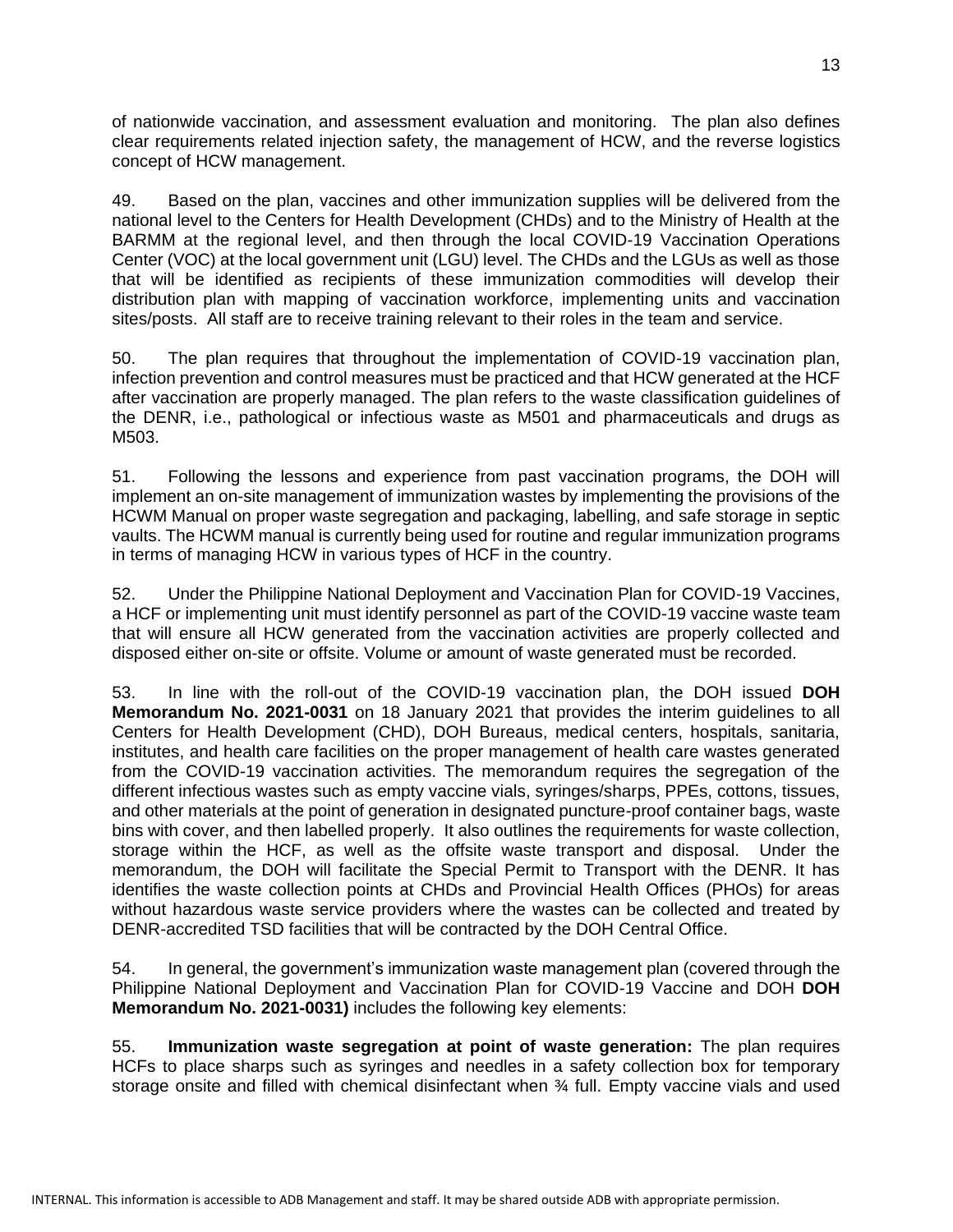syringe barrels will be placed in separate waste bins with cover lined with yellow plastic band with label.

56. **Immunization waste collection and transport at site:** General service personnel will be assigned for the collection of wastes from the waste bins to a designated on-site storage area of the HCF using wheeled trolleys/carts or wheeled bins. Hazardous and non-hazardous wastes are to be transported separately; infectious waste can be transported together with the used sharps wastes to the temporary onsite-storage area. Trolleys used for the transport of wastes are to be disinfected after every use. At the end of the vaccination period, accounted empty/opened vials will be kept safe in the HCF while waiting for pickup by the CHD for further processing. A form has been developed to record all used and unused vials at the end of each vaccination period to enable DOH to monitor the distribution and utilization of the vaccines and the vaccine wastage rate.

57. **Immunization waste treatment and disposal:** Onsite disposal at the HCF may include concrete vault within the HCF premises. Such concrete vaults must be designed and installed in accordance with the HCWM Manual. DOH will contract a third-party TSD service provider that is registered by the DENR for the collection (at regional CHDs), off-site treatment and disposal of immunization waste. Unopened unusable vials will remain safely stored at required temperature while unaccounted vials will be reported to the supervisor of the vaccination team and investigated in coordination with the LGUs. All used and/or opened vials should be inactivated either through autoclaving, boiling, chemical inactivation, encapsulation, incineration or through destruction in an a TSD facility. The destruction process to be employed should be in accordance with the national regulations. This reverse logistics model will follow the system implemented for the recent DOH immunization program for monovalent oral poliovirus vaccine, in which the DOH commissioned the services of Integrated Waste Management Incorporated (IWMI), a private company that is registered with DENR, to pick-up used vials from regions for treatment and disposal at its TSD facility in Cavite. The DOH has submitted a request to the DENR-EMB for a Special Permit to Transport to allow movement of immunization wastes from the vaccination sites to the regional CHDs/RHUs where the wastes will be collected by the third-party TSD service provider for treatment at its facility. A Terms of Reference (TOR) has been prepared by DOH for the contracting of TSD services. DOH has allocated budget for the TSD services which will be procured through a competitive bidding process. Budget for COVID-19 immunization waste management had been allocated by DOH.

58 **Training on HWCM:** The DOH has conducted the cluster-based Training of Trainers for the regional officers for five identified clusters (North Luzon, South Luzon, Visayas, North Mindanao, and South Mindanao) in preparation to the implementation of the COVID-19 vaccination program including the waste management plan. The training includes HCW management and reverse logistics. Meetings with the regional environmental and health coordinators are ongoing to coordinate the trainings and implementation of the waste management requirements. The DOH will continue the training on the updated HCWM manual starting in February 2021. The supplemental operations manual on COVID-19 waste management and the self-audit screening tool (para 27) will help DOH and the HCFs in determining further needs to manage wastes properly.

59 **Immunization waste monitoring and recording:** Following the reverse logistics guidelines of the DOH, all empty and unopened vials should be returned daily and properly accounted and documented by the vaccination team using a prescribed "End of Vaccination Permit Distribution and Utilization Report (DUR)". The disposal of the vaccine vials should follow a detailed vial collection and destruction plan to be developed by the CHDs and the LGUs.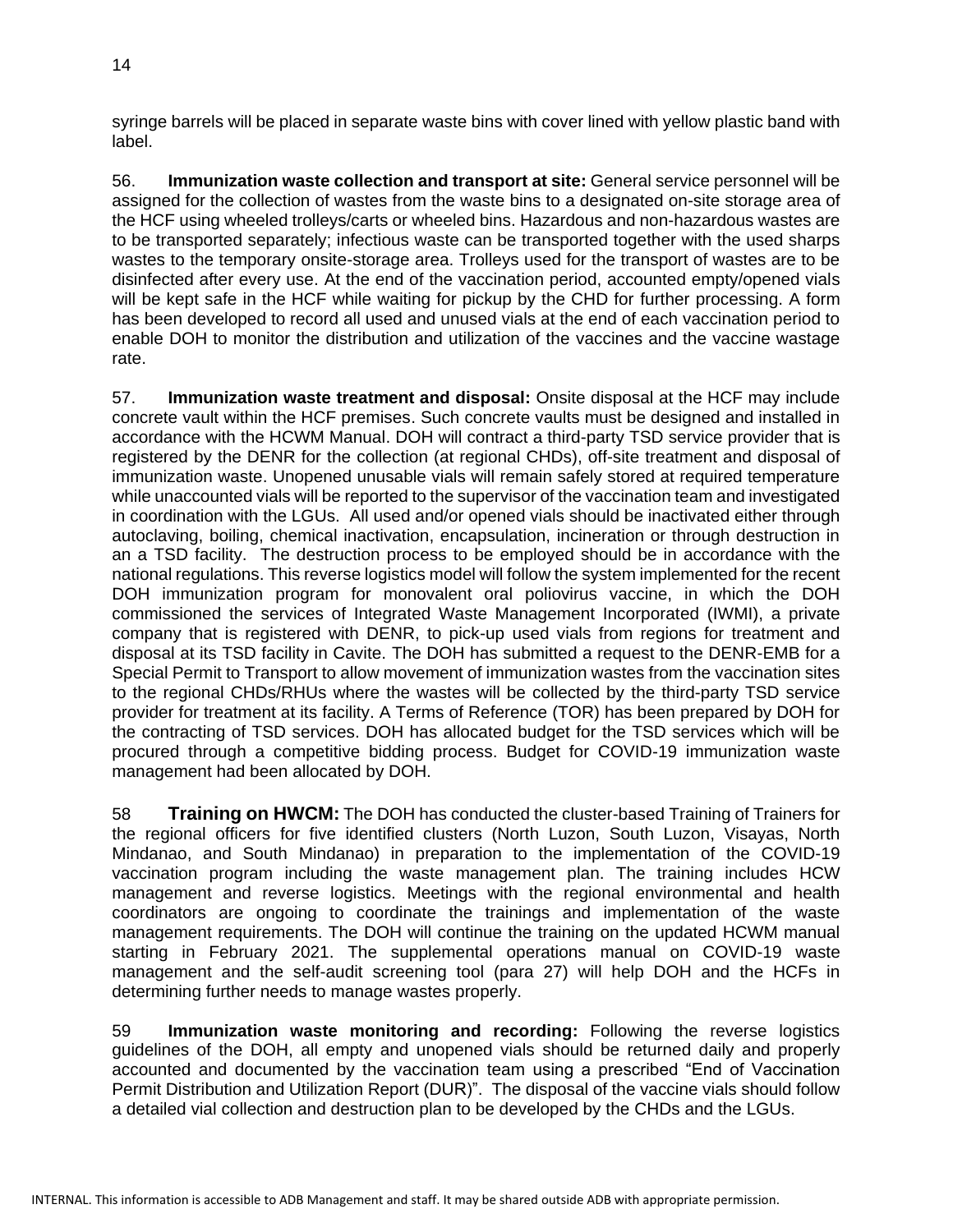60. All immunization wastes once removed from the HCF requires compliance with the requirements of the DENR based on Republic Act 6969 until the wastes are safely disposed. In order to comply with the transport requirements of RA 6969, the DOH has requested DENR to grant a Special Permit to Transport of the immunization wastes so that the wastes can be transported to the central temporary storage at the regional CHDs and collected by a DENRlicensed TSD facility. Movement of wastes will be monitored through the DENR's Hazardous Waste Manifest system where quantities of HCW transported through the approved Permit to Transport and the volume of wastes disposed/treated by the TSD facility are reported. Information from the EMB regional offices are sent on a daily basis to the EMB central office and then submitted to the Inter-Agency Task Force for the Management of Emerging Infectious Diseases to properly account the waste generation rate and its safe disposal.

### **IV. CONCLUSION**

61 The Philippines has established a comprehensive and robust policy framework in regulating HCWM through laws and regulations that are being implemented by the DOH and the DENR. The 4th edition of the Health Care Waste Management Manual of the DOH presents a comprehensive set of guidelines on the safe management of waste generated from health care activities in the country. The manual incorporates the requirements of all Philippine laws and regulations governing HCWM, including immunization waste, and is aligned with international good practice as recommended by the WHO.<sup>8</sup>

62 The Philippine National Deployment and Vaccination Plan for COVID-19 Vaccines and DOH Memorandum 2021-0031 – Interim Guidelines on the Management of Health Care Wastes Generation from COVID-19 Vaccination clearly define the immunization waste management requirements and guidelines to be observed by the HCFs and the regional offices to address issues of immunization waste management.

63 The DOH's proposed plan of action confirms the government's commitment to ensure that incremental immunization waste will be managed by the HCFs through the "duty of care" policy. The roll-out by DOH of the trainings for implementers and the planned mobilization of a third-party DENR-licensed TSD service provider for the collection, treatment and disposal of immunization waste indicate the agency's commitment and readiness to increase its immunization waste management capacity in view of the implementation of COVID-19 vaccination program.

<sup>8</sup> World Health Organization. 2014. *Safe Management of Wastes from Health-care Activities*. Geneva; and World Health Organization. 2019. *Overview of Technologies for the Treatment of Infectious and Sharp Waste from Health Care Facilities*. Geneva.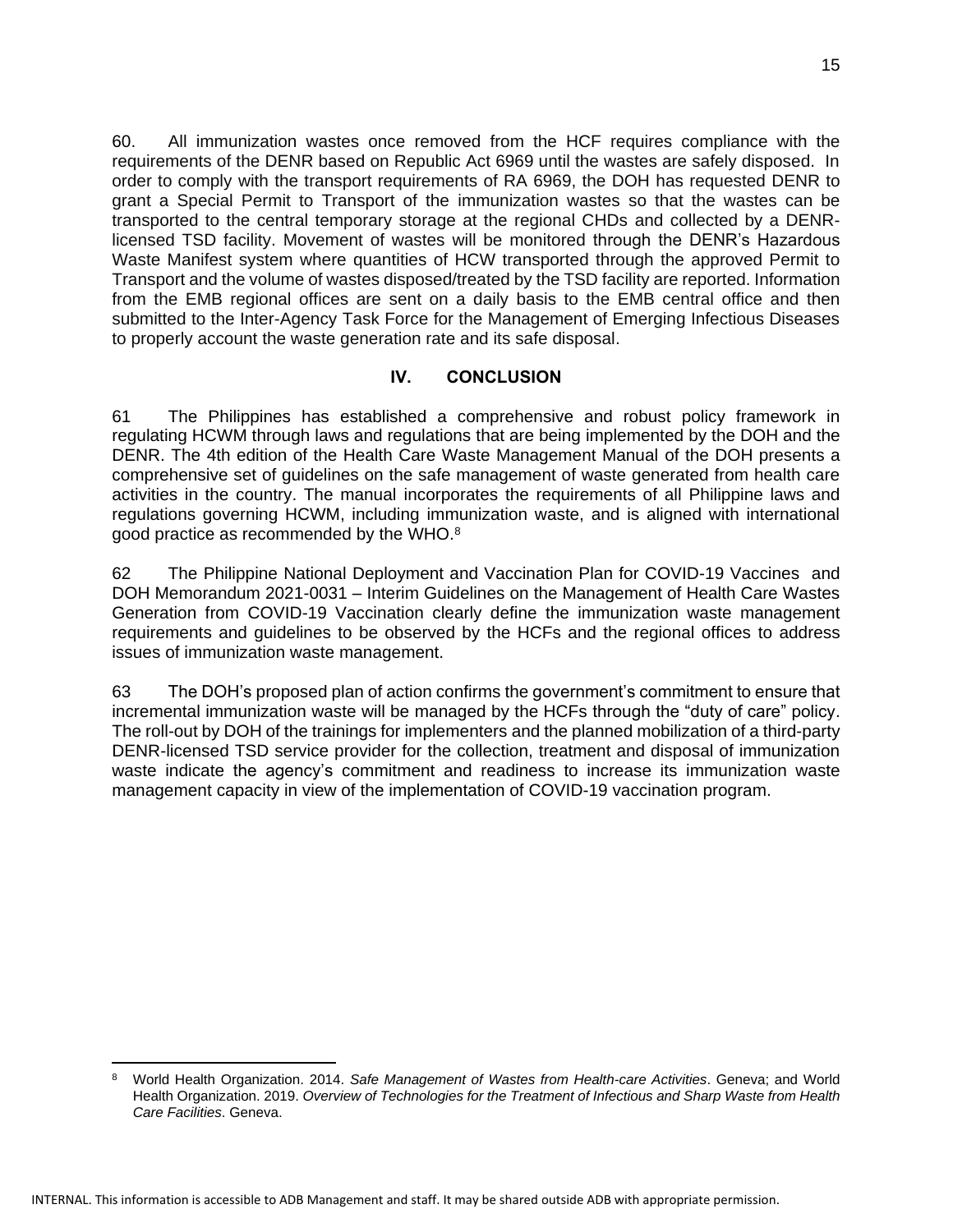| <b>Region</b>  | <b>Name of TSD Facility</b>                                            | <b>Location</b>                                                   | Type of<br><b>HCW</b> | <b>TSD</b><br>Category |
|----------------|------------------------------------------------------------------------|-------------------------------------------------------------------|-----------------------|------------------------|
| <b>CAR</b>     | Lepanto Consolidated Mining Co.                                        | Lepanto, Paco, Mankayan,<br><b>Benguet</b>                        | M501                  | $\overline{A}$         |
| <b>NCR</b>     | Eco Safe Hazmat Treatment Inc.                                         | Novaliches, Quezon City                                           | M501<br>M503          | E<br>E                 |
| <b>NCR</b>     | Integrated Waste Management,<br>Inc.                                   | Lung Center of the<br>Philippines Compound,<br><b>Quezon City</b> | M501                  | $\overline{B}$         |
| <b>NCR</b>     | Maya Med Waste Corporation                                             | Bagbaguin, Valenzuela City                                        | M501,<br>M503         | B                      |
| <b>NCR</b>     | Green Planet Management Inc.                                           | Punturin, Valenzuela City                                         | M503                  | $\overline{E}$         |
| <b>NCR</b>     | JM Ecotech Solutions, Inc.                                             | Kaybiga, Caloocan City                                            | M503                  | $\overline{E}$         |
| <b>NCR</b>     | Trame Oil & Environmental<br>Specialist, Inc.                          | Valenzuela City                                                   | M503                  | Ē                      |
| <b>NCR</b>     | Intercontinental Waste Disposal<br>Systems, Inc.                       | Bagumbayan, Taguig City                                           | M503                  | B                      |
| <b>NCR</b>     | <b>Udenna Environmental Services,</b><br>Inc.                          | Bagumbayan, Taguig City                                           | M501<br>M503          | E<br>E                 |
| $\mathbf{1}$   | Servo-Treat Philippines, Inc.                                          | Urdaneta City, Pangasinan                                         | M501<br>M503          | B<br>D                 |
| 3              | <b>Udenna Environmental Services,</b>                                  | Hermosa, Bataan                                                   | M501                  | Ē                      |
|                | Inc.                                                                   |                                                                   | M503                  | B                      |
| 3              | Holcim Philippines, Inc.                                               | Norzagaray, Bulacan                                               | M503                  | A, B, D                |
| 3              | All Waste Services, Inc.                                               | Guiguinto, Bulacan                                                | M503                  | E                      |
| 3              | <b>Republic Cement &amp; Building</b><br>Materials, Inc.               | Norzagaray, Bulacan                                               | M503                  | B, D                   |
| 3              | <b>Total Organic Environmental</b><br>Solutions, Inc.                  | Pulilan, Bulacan                                                  | M501                  | B                      |
| 3              | <b>Globaltec Waste Management,</b><br>Inc.                             | Marilao, Bulacan                                                  | M503                  | E                      |
| 3              | <b>Far East Fuel Corporation</b>                                       | San Ildefonso, Bulacan                                            | M501,<br>M503         | $\mathsf B$            |
| 3              | <b>Asia United Oil Industry</b><br>Corporation                         | Meycauayan, Bulacan                                               | M503                  | B                      |
| $\sqrt{3}$     | <b>Wacuman Incorporation</b>                                           | Norzagaray, Bulacan                                               | M503                  | $\mathsf{C}$           |
| $\overline{3}$ | Recyclephil Inc.                                                       | Bocaue, Bulacan                                                   | M503                  | Έ                      |
| $\overline{3}$ | <b>Glochem Marketing &amp; Recycling</b><br>Corp.                      | San Isidro, Nueva Ecija                                           | M501<br>M503          | $\overline{B}$<br>B, E |
| $\mathbf{3}$   | Dolomatrix Philippines, Inc.                                           | Bacolor, Pampanga                                                 | M503                  | E                      |
| 3              | <b>VAG General Merchandise</b>                                         | Floridablanca, Pampanga                                           | M503                  | E                      |
| 3              | <b>RMS Petroleum Technology &amp;</b><br><b>Wasre Management Corp.</b> | Mexico, Pampanga                                                  | M503                  | $\mathsf B$            |
| 3              | <b>Joechem Environmental</b><br>Corporation                            | Capas, Tarlac                                                     | M503                  | $\overline{E}$         |
| 3              | Metro Clark Waste Mabagement<br>Corporation                            | Capas, Tarlac                                                     | M501,<br>M503         | $\mathbf C$            |
| 3              | <b>Cleanway Environmental</b><br>Management Solutions, Inc.            | Capas, Tarlac                                                     | M501                  | B                      |
| 3              | <b>Clean Leaf International</b><br>Corporation                         | Bamban, Tarlac                                                    | M501,<br>M503         | $\mathsf B$            |

#### **Appendix A: Regional distribution of registered TSD Facilities for Health Care Waste in the Philippines**